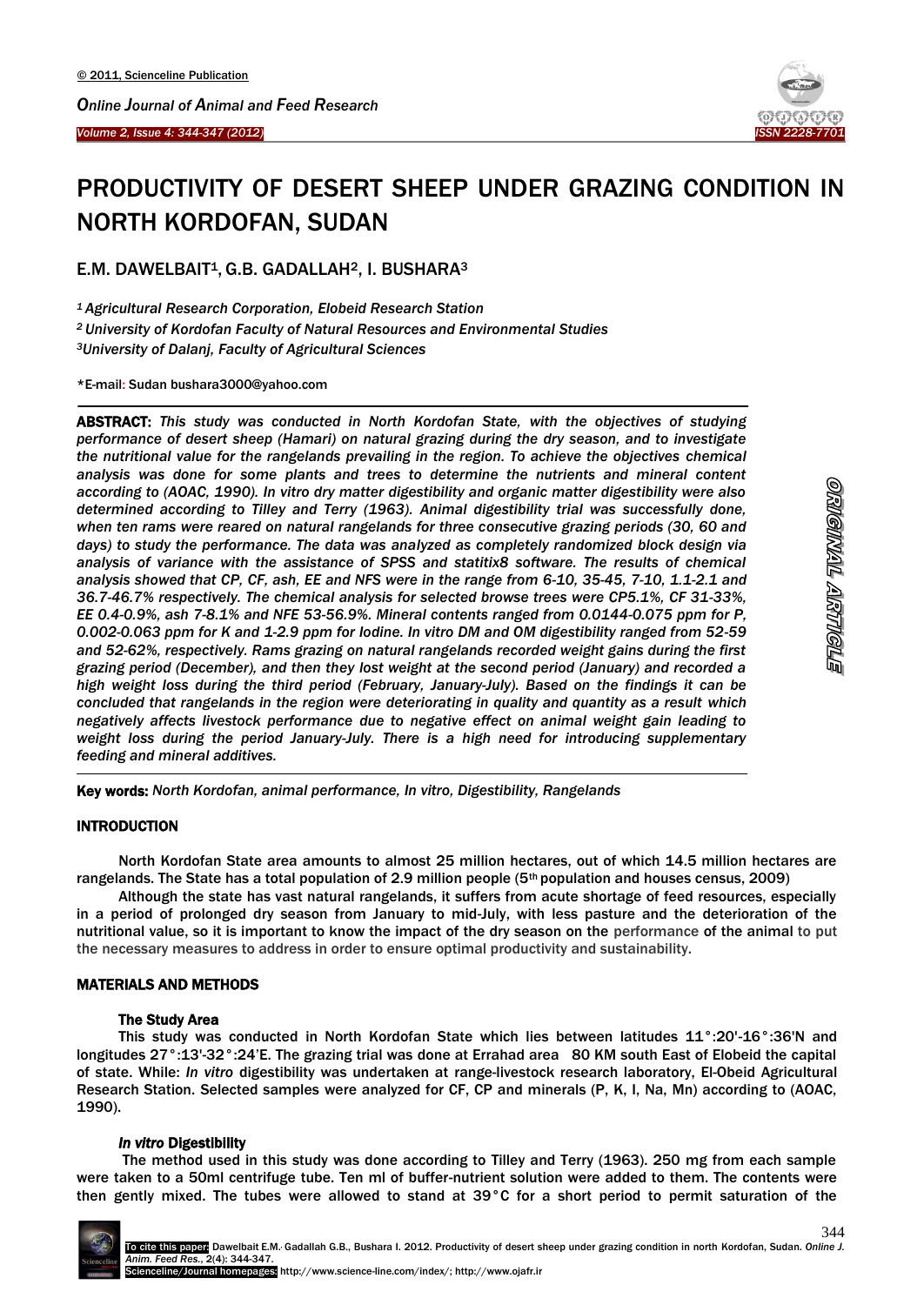substrate. The rumen fluid was filtered through two layers of cheese cloth to remove detached fragments then kept in thermos ready for incubation. The ph of the buffer-nutrient solution was carefully maintained at 6.8-7.0. Five ml of rumen fluid inoculums were added to each tube, and then the tube surface was flushed with CO<sub>2</sub> for approximately 10 seconds before stopped with gas release valve, and then incubated at 39°C for 48 hours. The tubes were gently rotated approximately 2, 4, 20, and 28 hours after initiation of incubation to disperse the forage particles. After 48 hours incubation 1ml HgCl<sub>2</sub> solution, 2ml of Sodium carbonate solution were added, and then centrifuged for 15 min at 2000 x gravity to sediment the suspended dry matter. Then 25 ml of acid-pepsin solution were added and mixed gently rotated to re-suspend the residue at approx, 2, 4, 20, and 48 hours after the beginning of incubation. After 48 hours, the tube contents were filtered through tarred fritted glass crucibles, and then dried to a constant weight at 102°C. The residue retained on the filter is indigestible dry matter; crucibles were weighted after cooling in desiccators. Then *In vitro* dry matter and organic matter digestibility were calculated using the following formula.

*In vitro* dry matter digestibility (IVDM) = 100 x Sample DM-(Resid.DM Sample – Mean.resid DM inco.blank) X100 Sample DM In vitro Organic matter digestibility ((IVOMD)) = 100 x Sample OM-(Resid.OM Sample – Mean.resid OM inco.blank) X100 Sample OM In vitro dry matter digestibility (IVDM) = 100 x SAmple DM-(Resid.DM Sample – Mean.resid DM inco.blank) X100 Sample DM In vitro Organic matter digestibility ((MVOMD)) = 100 x S`mple OM-(ResidnOM Sa,ple – Mean.resid oM incox100 Sample OM

### Grazing trial

Ten rams of same breed (Hamari) and similar age (12 months) were allowed to graze for 90 days for three grazing periods. The rams were treated against internal and external parasites using ivomec drug (dose 0.5 ml/head). Rams allowed to graze under traditional grazing system .The treated animals were watered once every two days.

Body weights were recorded at 30 days intervals. The animals were weighed at the beginning of the experiment and monthly to the end of the experimental period. Parameters measured were body weight. The trial Lasted for three months (90 days).

#### RESULTS

#### Chemical analysis of selected range vegetation

Table 1 displays chemical composition and minerals content of over- and understory vegetation. The understory vegetation analyzed included the grasses *Cenchrus biflorus* (Huskneet), *Fimbristylis dichtomo* (Um fissiat), *Eragrostis tremula* (Banu) and *Aristida sp* (Gaw), and the legumes *Zornia glochidiata* (lisseg), *Zalea pentandra* (Rab'a), *Crotalaria pycnosthya* (tagtaga), while the overstorey vegetation included the dominant trees.

*Zornia glochidiata* (lisseg), *Cenchrus biflorus* (Huskneet) and *Fimbristylis dichtomo* (fissiat) had the highest crude fiber content (41%, 40% and 38%, respectively) while *Eragorstis tremula* (Banu) and *Zalea pentandra* (Rab'a) *Crotalaria pycnosthya* (tagtaga) recorded the highest crude protein content (11%). *Fimbristylis dichtomo*  (fissiat), *Cenchrus biflorus* (Huskneet), *Eragrostis tremula* (Banu) and *Aristida sp* (Gaw) had the lowest crude protein content (6.2 %, 6.7%, 6.8%, and 6.6%, respectively).

*Acacia Senegal* (Hashab) had the highest crude protein (7%) and CF (31%) while *Ziziphus spina*-*christi* (sidir) contained the lowest CP and CF content with the other two trees recording intermediate contents

Table 1 showed that the phosphorus content was 0.0149 ppm for *Fimbristylis dichtomo* (fissiat) while *Zalea pentandra* (Rab'a), *Aristida* sp (Gaw) and *Eragorstis tremula* (Banu) were 0.097ppm, 0.08 ppm and 0.075 ppm, respectively. Table(6) also showed that the potassium content was 0.063 ppm for *Eragorstis tremula (Banu)* while *Fimbristylis dichtomo* (fissiat), Aristida sp. (Gaw) and *Zalea pentandra* (Rab'a) were 0.055, 0.045 and 0.020 p.p.m, respectively. For Iodine content *Zalea pentandra* (Rab'a) and Aristida sp (Gaw), showed high content of 2.9 and 2.8 ppm, respectively, while *Fimbristylis dichtomo* (fissiat) and *Eragorstis tremula (Banu)* were 1.95 and 1.88 ppm,

#### *In vitro* digestibility for some selected grasses

Table 1 illustrate the In *vitro* digestibility (DM and OM) for the grasses *Aristida sp* (Gaw), *Eragorstis tremula* (Banu), *Cenchrus biflorus* (Huskneet), *Crotalaria pycnosthya* (Tgtaga) and *Zalea pentandra* (Rab'a) The in vitro dry matter digestibility of *Zornia glochidiata* was higher than that other grasses (59%) followed by *Cenchrus biflorus* (55), while *Fimbristylis dichotomo*, *Eragorositis termula* and *Aristida sp* had respective values of 52, 52 and 50%. Again *in vitro* OM digestibility for *Zornia glochidiata* was the highest (62%) followed by *Fimbristylis dichotomo*  (61%) and *Cenchrus biflorus* (60%), while *Eragorostis termula* and *Aristida sp* had the lowest *In vitro* OM digestibility (58 and 56%, respectively).

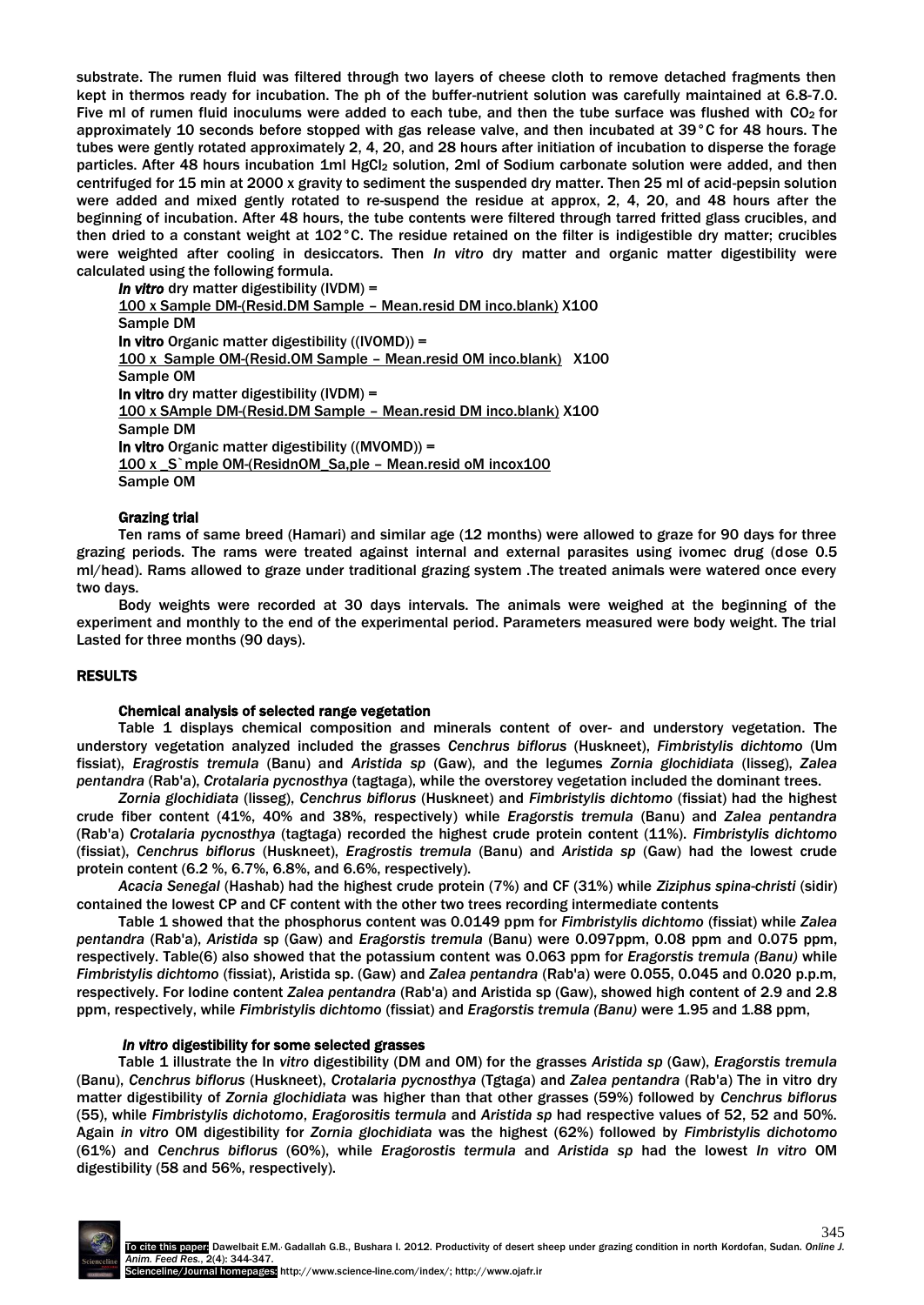#### Ram performance under different grazing periods

Table 2 shows ram performance under different grazing periods. The highest body weight gain was recorded after 30 days from grazing (first period, 3.9 kg) while the second and third periods weight change were 1.03 kg and -1.52 kg, respectively. The results indicated that there were significant differences in body weight gain between periods (P<0.05). The body weight gain declined at second and third periods.

#### **DISCUSSION**

### Chemical Analysis and Nutritive Value of Rangeland Vegetation

In this study it was observed that Zornia glochidiata (lisseg), Cenchrus biflorus and Fimbristylis dichtomo (fissiat) had high crude fiber content while Eragrostis termula, Zalea pentandra (Rab'a) and Crotalariat pycnosthya (tagtaga) had crude fiber content of 37, 37, 35%, respectively. Zalea pentandra (Rab'a) had high crude protein content of 11% while Fimbristylis dichtomo (fissiat), Cenchrus biflorus (Huskneet), Eragoristis tremula (Banu) and Aristida sp. (Gaw) had crude protein content of 6.2, 6.7, 6.8 and 6.6%, respectively. This means that the Crude Protein of these grasses is sufficient for maintenance (Milledford and Mison, 1954). A critical value of about 3.6% crude proteins in feed is required (NRC, 1981), below which the apparent crude protein digestibility declines. It was obvious from the analysis that these species were not poor in nutritive value although they grow in the semi arid areas. However, the most critical time for livestock in the area is the dry season (Feb-June) when the nutritive value of range grasses decline sharply and reach CP levels of below 2% (El-Hag and El Wakeel, 1998).

Acacia Senegal (Hashab) had crude protein and crude fiber contents of 7% and 31%, respectively, while Ziziphus spina-christi (sidir) had respective values of 5 and 31%. Other trees in the two studied zones had values lying between these means. Trees and shrubs are estimated to contribute 20-30% of livestock feed sources in greater Kordofan (Darag and Suliman, 1988).

The dry matter digestibility of Zornia glochidiata (legume) was significantly higher compared with other selected grasses (Fimbristylis, dichotomo, Cenchrus biflorus, Eragorositis termula and Aristida). No significant differences among the in vitro DM and OM digestibility of the grasses were found. This was expected due to the fact that these grasses belong to the same family with almost similar fiber content which is the main factor contributing to in vitro digestibility. Minson (1971) and Kalmbachr et al. (1980) reported that the organic matter digestibility decreased with decrease in leaf percentage and increased with age. These results agreed with Mc Donald and Whitten bury (1973), who reported a range of 50-80% organic matter digestibility for young grasses.

#### Mineral content for the dominant plants

Range plants in the area had lower mineral contents. This necessitates provision of supplementary mineral sources for livestock grazing these rangelands. K deficiency affecting the normal growth, also Tetanus symptoms will be observed. These deficiencies might be one of the major causes of the lower animal productivity in these areas. Iodine deficiency would lead to Endemic-goiter, reproductive failure, death and hairless of embryos. Also, toxic symptoms can be observed for calves of 100 kg wt when an iodine concentration of 500 mg/kg was offered Wilson (1980).

#### In vitro digestibility

The dry matter digestibility of *Zornia glochidiata* (legume) was significantly different compared with other selected grasses (*Fimbristylis, dichotomo Cenchrus biflorus*, *Eragorostis termula* and *Aristida sp*.), while the dry matter digestibility for grasses were not significantly different.

This may be attributed to the fact that, they belong to the same family with almost similar fiber content which is the main factor contributing to *in vitro* efficiency. In addition to the low protein content in the four grasses which was nearly similar.

The value for organic matter digestibility, for *Zornia glochidiata* was higher than the other selected grasses (*Fimbristylis dichotomo Cenchrus biflorus*, *Eragorositis termula* and *Aristida sp.*). This may be attributed to the differences of the mineral content. These results agreed with Mc Donald and Whitten bury (1973), the range of the organic matter digestibility of young grasses is between 50-85%.

#### Ram Performance under different grazing periods

Ram weight gain declined progressively with advancing dry season. Rams gained weight during the first period but the rate of gain during the second consecutive period was very low whereas rams lost weight during the third period. This may be attributed to high quality and quantity of forage during the first period of grazing. High quality forage may decline due to the selective grazing in the first period therefore decreasing in body weight for the second period, and negative body weight for the third period. Ellis and Swift (1988) stated that diet quality drops to maintenance level by the mid-dry season, and loss of condition, reduction of production continue for several months until the following rainy season. Wilson (1991) concluded that livestock production systems in Africa are influenced by the annual rainfall and its effect on main vegetation characteristics. Based on the findings it can be concluded that: Supplementary feeding is needed to overcome the prolonged dry season (January-July) in the term of concentrates and mineral sources. Strategically storage for forages should be considered when planning to reduce gaps of forage.